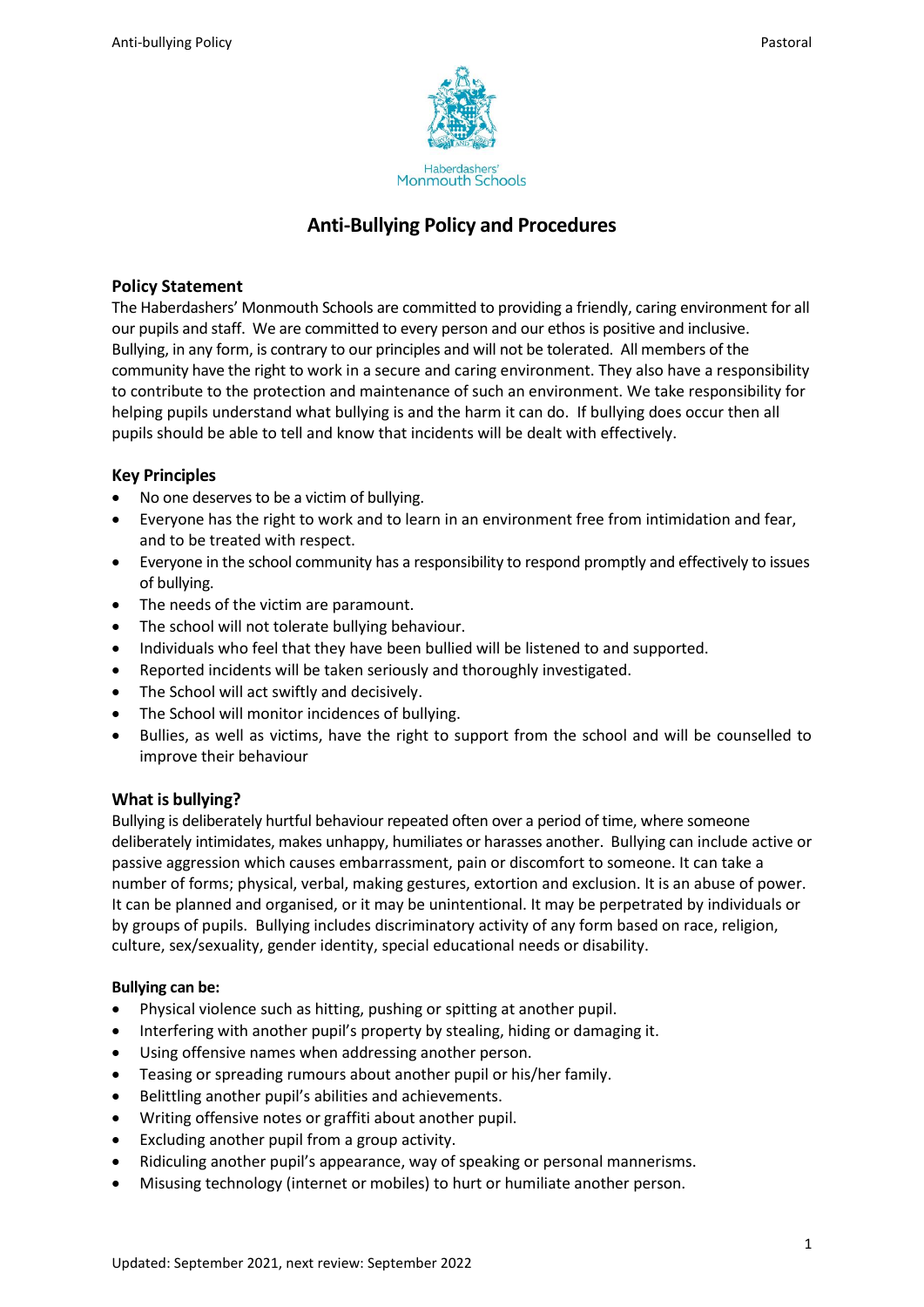### **Sub-categories include:**

| <b>Emotional</b>  | Being unfriendly, excluding, tormenting, mimicking, hiding/destroying possessions.        |
|-------------------|-------------------------------------------------------------------------------------------|
| <b>Physical</b>   | Pushing, kicking, poking, flicking or any use of violence                                 |
| Racist            | Race-based discrimination                                                                 |
| <b>Sexist</b>     | Gender-based discrimination                                                               |
| Homophobic        | Discrimination focused upon sexual preferences                                            |
| <b>Verbal</b>     | Spreading rumours, name calling, teasing, sarcasm, stirring, mocking                      |
| Cyber             | All areas of internet, such as email and social media misuse.                             |
|                   | Mobile threats by text and calls. Misuse of associated technology such as                 |
|                   | cameras and video.                                                                        |
| <b>Indirect</b>   | Spreading nasty stories about someone, being made a subject of malicious rumours,         |
|                   | being excluded from social groups, being unfriendly, spiteful looks                       |
| <b>Disability</b> | Children with special needs or disabilities are far more likely to be victims of bullying |
| Lifestyle         | Mocking, belittling or judging someone based on their lifestyle choices (including their  |
|                   | dress, diet, home-life, political opinions etc)                                           |

### **Banter**

Banter is defined as "the playful and friendly exchange of teasing remarks" in the OED. All members of the school community should exercise caution in using banter; a remark that is intended to be playful and friendly may not necessarily be taken that way by its intended recipient. Banter can easily become bullying and if there are reasonable grounds to assume that the recipient would find a remark offensive or upsetting then it will be regarded as bullying. Banter should never contain language which is related to perceived ability, race, religion, sexuality, appearance or family circumstances.

### **Objectives**

- All members of the School community should have an understanding of bullying.
- The ethos of the School should instil mutual respect and decent behaviour.
- Every pupil should know to whom they can talk about bullying incidents.
- Clear procedures for reporting bullying should be understood and followed.

### **Prevention**

The best prevention is a proactive course, which is pursued among other ways through the PSHE curriculum, the example set by pupils and staff of the School in their interactions with each other, and by references to the subject at School and House/Year Group Assemblies or tutor/form meetings.

Staff should be in the lookout for potential victims of bullying and areas and times when bullying might occur.

In addition:

- The school's policy on anti-bullying is highlighted to all pupils and parents in the welcome information on joining school. Bullying is also used as a regular theme in school assemblies and as part of the PSHE programme.
- All new pupils will be given "Anti-bullying information".
- The school undertakes a regular "safe school survey" to monitor the progress of this policy
- Form tutors are encouraged to remind their form of the school policy during tutor periods.
- Staff undertake appropriate inset training and receive regular updates from SMT.
- Staff are on duty before school, during break times and at lunchtimes.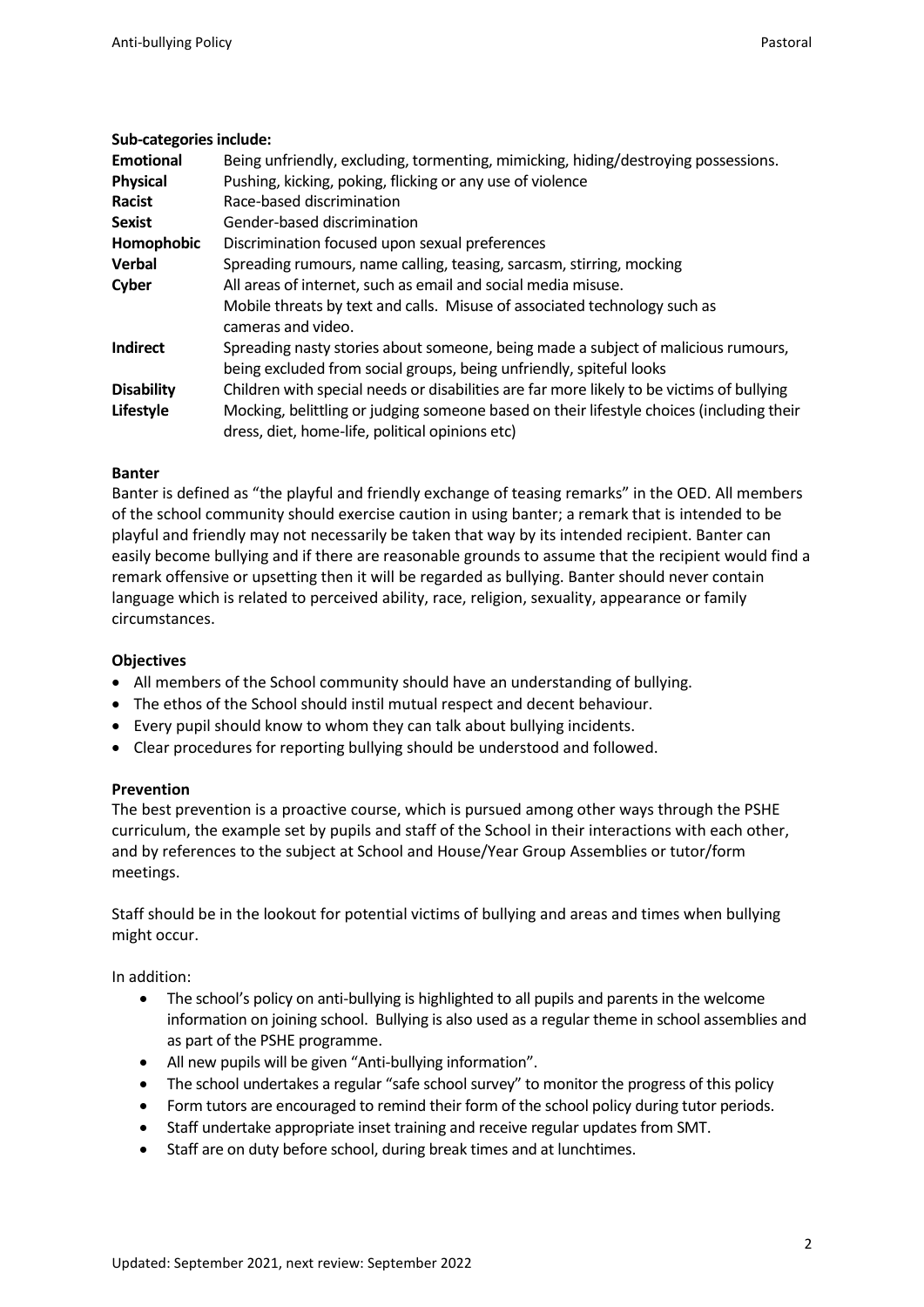# **Signs and Symptoms of Bullying**

A pupil may indicate by signs or behaviour that they are being bullied:

- Is frightened of travelling to and from school
- Does not want to go to school
- Becomes withdrawn, anxious or lacking in confidence
- Has possessions which are damaged or "go missing"
- Starts stammering
- Has money continually "lost"
- Is frightened to say what's wrong
- Stops eating
- Has unexplained cuts, bruises
- Becomes aggressive, disruptive or unreasonable
- Gives improbable excuses for any of the above
- Afraid to use the internet or mobile phone
- Is nervous or jumpy when a cyber-message is received

These signs and behaviours could indicate other problems, but bullying should be considered a possibility.

### **Procedures and Support in School**

- Pupils should report bullying incidents to staff. Pupils are reminded that there is a range of people to whom they can turn in the first instance: Housemasters/Heads of Years/Houseparents, Tutors, Teachers, the Chaplain, the Nurses in the Medical Centre and Senior Managers.
- Incidents will be recorded by staff and the Senior Deputy Head (Pastoral) or Head/Senior Deputy Head (MPS) will be informed. A central record of all bullying incidents is kept in each school.
- Each alleged incident will be investigated by an appropriate pastoral member of staff.
- Parents should be informed (unless a member of SMT decides otherwise) and will be asked to come to a meeting to discuss the problem.
- If necessary and appropriate, the Police will be consulted.
- The bullying behaviour and threats of bullying must immediately stop.
- An attempt will be made to help the bully/bullies change their behaviour and to discover the reasons for it.
- The bully will offer an apology and other appropriate consequences may take place, as advised by the Senior Deputy Head (Pastoral) or Head/Senior Deputy Head (MPS).
- In serious cases, suspension or even exclusion will be considered.
- The pupils will be reconciled, if possible. This should always be attempted, preferably with a face-to-face meeting in the presence of a member of staff, unless there are good reasons not to hold this meeting.
- Counselling will be offered in school or details of outside counsellors made available to parents if needed.
- Staff will always take reports of bullying seriously and discuss the matter with the victim in confidence.
- Full support will be offered to re-build the victim's confidence and staff will work collaboratively and communicate with discretion in order to achieve this.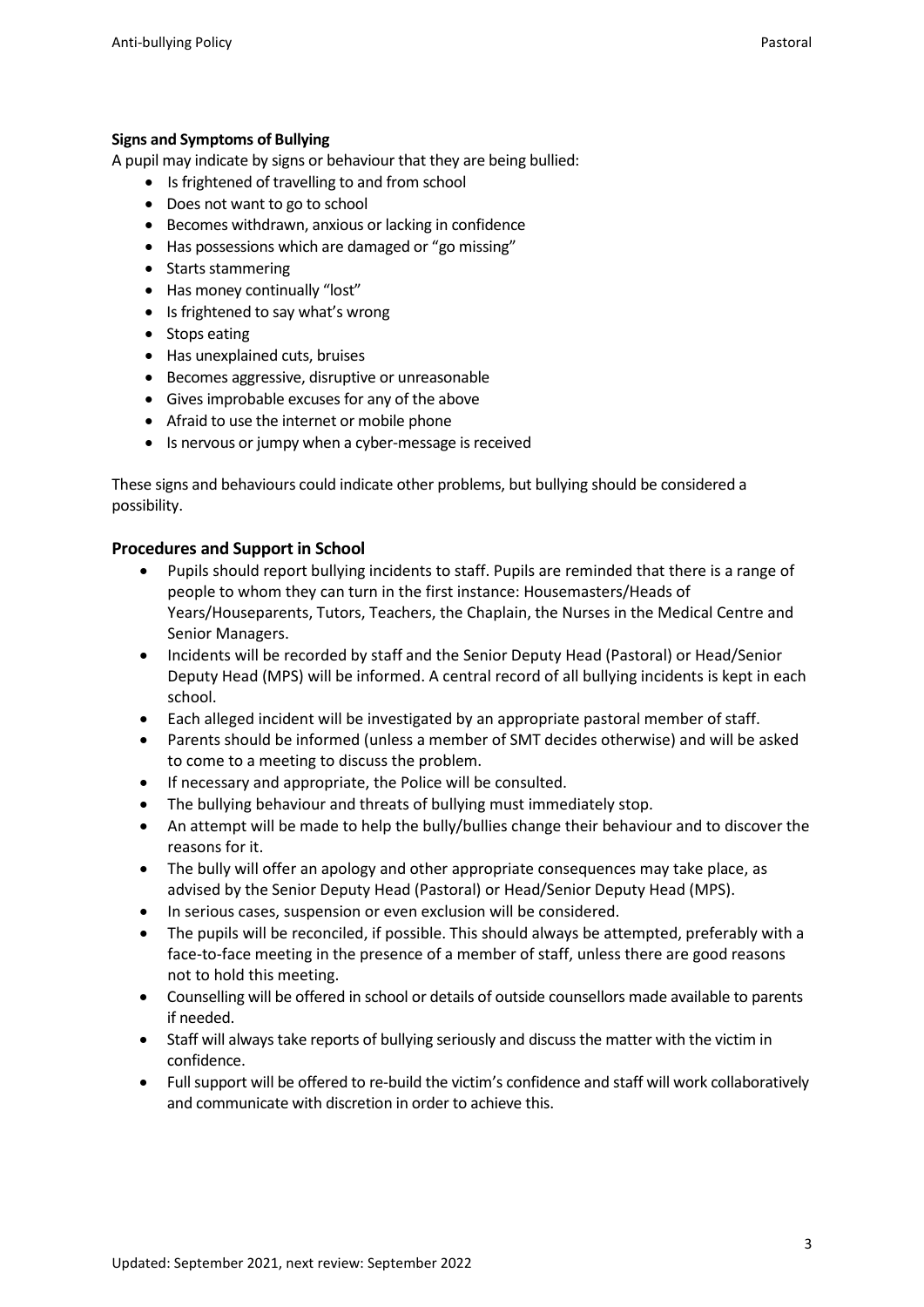### **Incident Management**

An investigation will be conducted by an appropriate person. This could include: Sixth Form: Director of Sixth Form; Heads of Years; Director of Boarding; Housemasters/Houseparent MB: Senior Deputy Head (Pastoral); Head of Boarding; Housemasters

MG: Senior Deputy Head (Pastoral); Heads of Years; Head of Boarding; Houseparents

MPS : Head; Deputy Head; Director of Boarding; Houseparents

The following procedure will be followed. Every case will be different and the procedures will need to be tailored to suit the individual circumstances and age of the children involved.

- 1. Investigation: Interviews followed by written statements, if appropriate, from the victim, the alleged bully and any third parties should be taken, being careful not to single out anyone publicly. The investigator will ensure that all parties are treated with sympathy, respect and understanding. They should be offered the opportunity to have a pupil or staff advocate with them. If a parent insists on being an advocate then all other parties must have the same opportunity.
- 2. The incident will be recorded and placed on the student's file and in a specific 'Bullying File'/MyConcern. The victim needs to be consulted as to what would help them before a course of action is decided. Some victims may only want to be supported from a distance or only require someone to listen. Other responses may include:
	- Immediate action to stop the incident and secure pupil safety/wellbeing
	- Reassurance that the victim is not responsible for the behaviour of the bully
	- Strategies to prevent further incidents
	- **Sympathy**
	- Counselling
	- Action over use of technologies
	- Assertiveness training
	- Extra supervision/monitoring
	- Peer mentoring
	- Informing parents
	- Adult mediation between the perpetrator and victim
	- Specific sessions in the PSHE programme
- 3. Once a course of action has been agreed this should be recorded on the pupils file and parents informed if appropriate. Ongoing support should be given to the victim. The Deputy Heads (Pastoral) (Senior Schools) or Head Deputy (MPS) should be fully appraised and consulted.
- 4. There should be a follow up to check that recurrence has not taken place. Regular review updates will be agreed.

The school will respond to bullying incidents in an appropriate way. The perpetrators will be supported to enable them to behave in a more acceptable way. When sanctions are felt to be necessary the following options will be considered:

- Detention or Saturday Detention (at the Deputy Heads discretion)
- Removal from class
- Counselling
- Mediation between the victim and perpetrator
- Exclusion or suspension.

Parents will always be informed, in writing. The police are increasingly likely to be involved in cyberbullying and instances of illegal activity, including harassment.

The school is committed to supporting both the recipient and perpetrator.

Updated: September 2021, next review: September 2022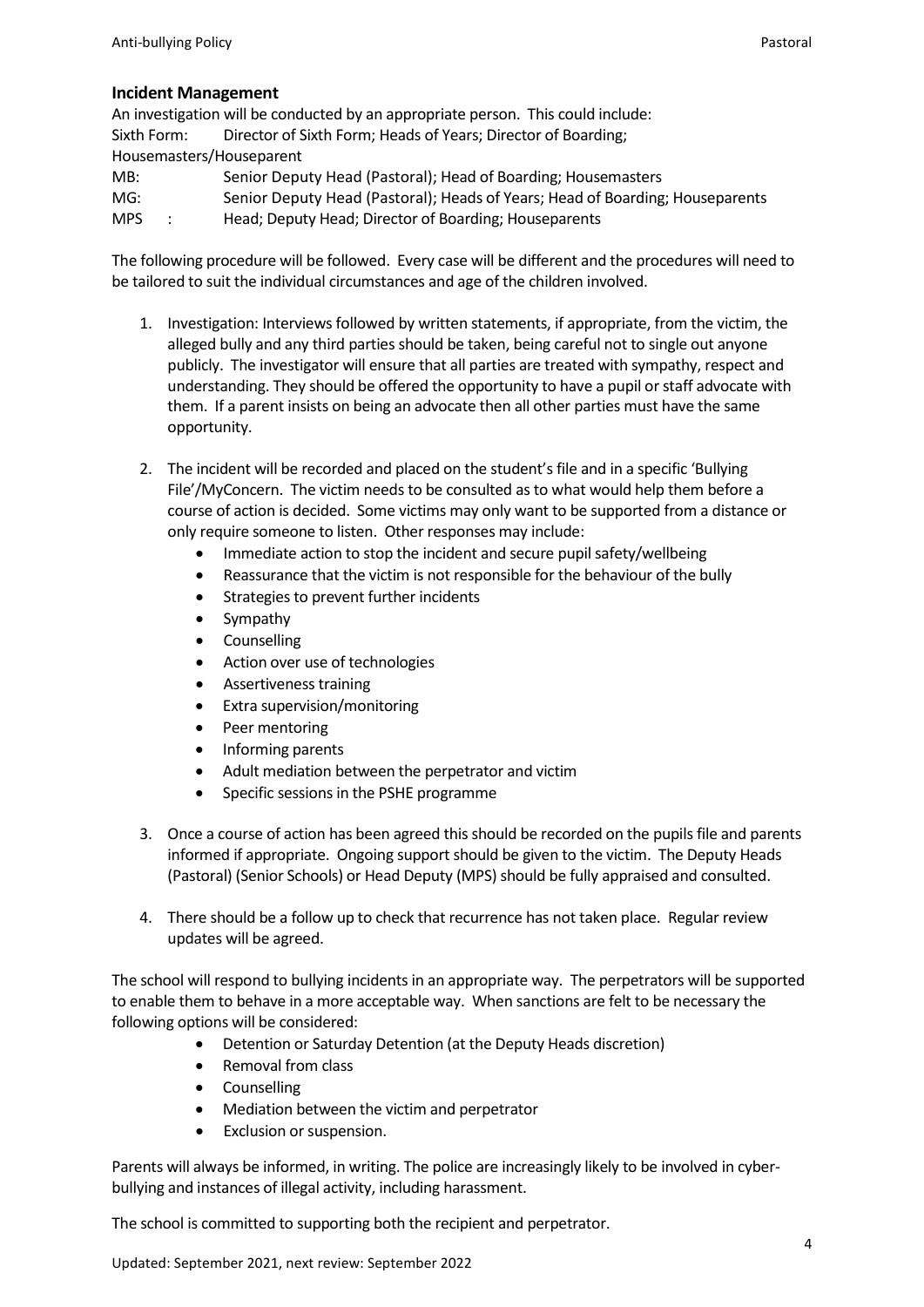# **Strategies for Pupils**

Research has shown that girls bully in more subtle ways to boys i.e. excluding a person from a friendship group. The pupil may not recognise their actions as bullying or intimidation. Look at ways in which you can help prevent bullying in your class and in school.

- Are you trying hard to work co-operatively with everyone else in your class, including those who are not your close friends?
- $\bullet$  If you accidentally offend or upset someone do something about it  $-$  be big enough to say sorry.
- Include new pupils in your group.
- Try to get to know all people in your class and appreciate their good qualities.
- Seek help if you know someone is being bullied.
- Encourage each other to not get involved in unpleasant behaviour.
- Get help to deal with a situation before it gets out of hand.
- Never join in bullying or encourage it in anyway.
- Don't accept name calling.
- Express your disapproval when you see someone doing something unkind.
- Treat others as you would like them to treat you.
- Share any problems by telling someone your parents, a teacher, your friends, an older student, matron.
- Remember the school will investigate claims of bullying in a sensitive way.
- Support those who experience bullying.
- Help eliminate bullying by reporting incidents you see.
- Value people's individuality.

# **Advice for Parents**

- Parents who believe their children are the victim of bullying should share their concerns with the School at the earliest opportunity and be prepared to work with the School to deal with the issues
- Fall-outs and changes of friendship groupings are not uncommon, however, efforts should be made to ensure this does not result in individuals becoming isolated
- It is important that you do not advise your son/daughter to fight back. It will usually make matters worse. Parents should advise their daughter/son to seek help from a member of staff, prefect or friend.
- Make sure your son/daughter is aware of the school policy concerning bullying, and that they should not be afraid to ask for help.
- If you have a complaint regarding the action by the School to a bullying incident please refer to the Complaints Procedure.

# **Help Organisations:**

[www.bullying.co.uk](http://www.bullying.co.uk/)

Family Lives (formerly Parent Line Plus) http://www.familylives.org.uk/ KIDSCAPE https://www.kidscape.org.uk/ Childline – 0800 1111 and https://www.childline.org.uk/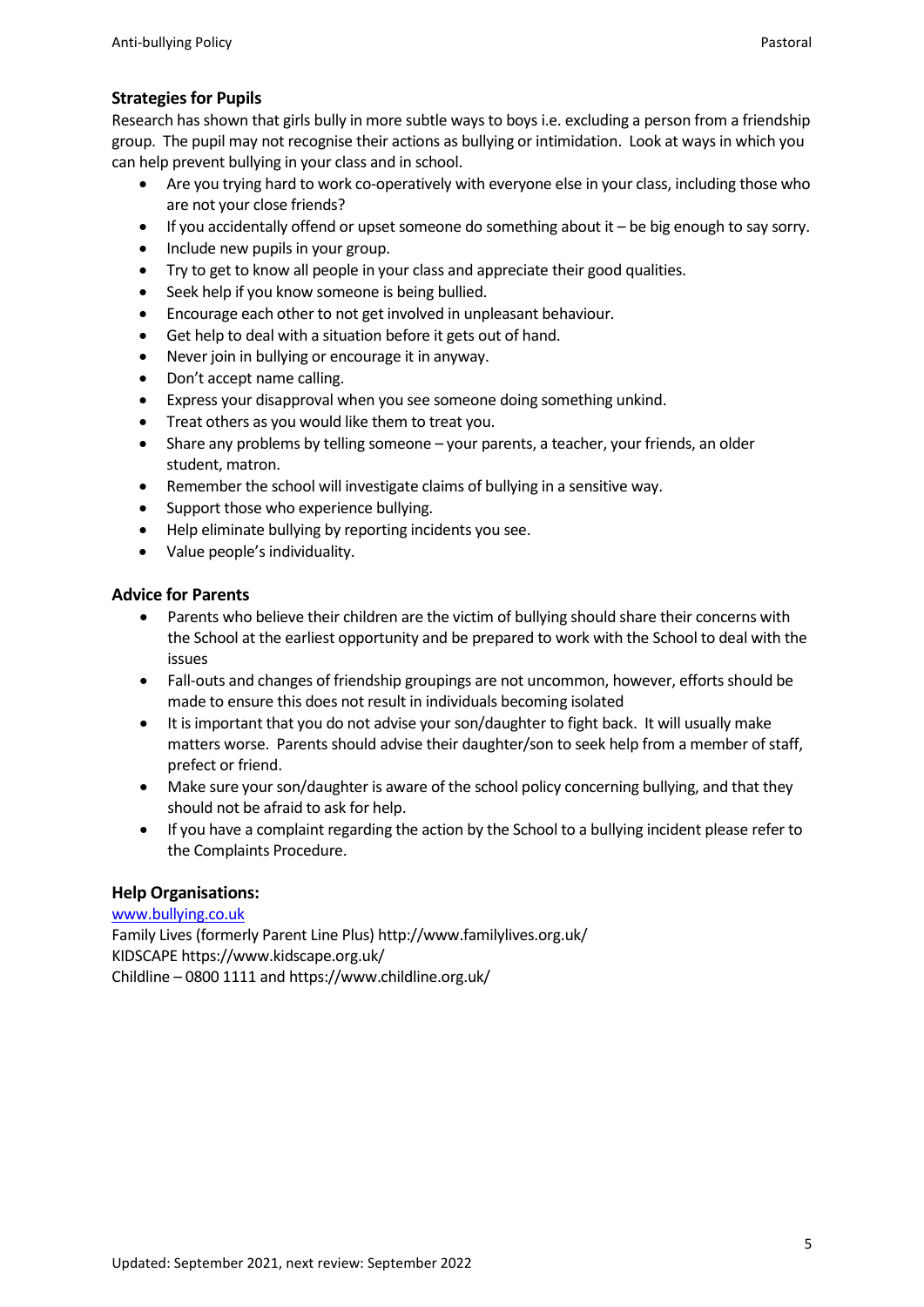

Monmouth Prep School A Haberdashers' School

# **Appendix 1 - Monmouth School Prep - Pre-Prep**

At Monmouth School Prep (Pre-Prep & Nursery) we pride ourselves on the good standard of behaviour of our children.

We operate a Code of Behaviour that we expect all children to adhere to.

### **Code of Behaviour**

- We are kind and helpful
- We take care of everyone's belongings
- We are gentle and don't hurt others
- We listen and don't interrupt
- We work hard and allow others to do so
- We are honest
- We move around school quietly and sensibly

### **What is Bullying?**

Bullying is the conscious desire to hurt or intimidate someone on a regular basis. All bullying is a form of aggression, and can be physical, verbal or written. It is important to note that not all forms of aggression are bullying.

### **Prevention**

- Assemblies, the PHSCE curriculum and RE lessons should reinforce behaviour that is acceptable and respectful of others. Teachers should encourage honest and open discussion so that the children have the confidence to confide in others.
- Teachers should recognise and praise acts of kindness in order to reinforce positive behaviour.
- Teachers should listen carefully to any concerns that the children might confide in them, and make a note of any cases of reoccurrence.
- Parents are encouraged to contact the school if their child is unhappy about the behaviour of another pupil.
- Any serious breach of the Code of Behaviour will be passed on to the Head/Senior Deputy Head, who will inform the parents of the child concerned.

We hope that our careful monitoring of behaviour, and adherence to the guidelines as laid down in the BRS Policy, will ensure that no incidents of bullying occur.

While incidents of bullying are extremely unusual at our school it is acknowledged that the potential for bullying behaviour can be found in any school. It is therefore important that we recognise the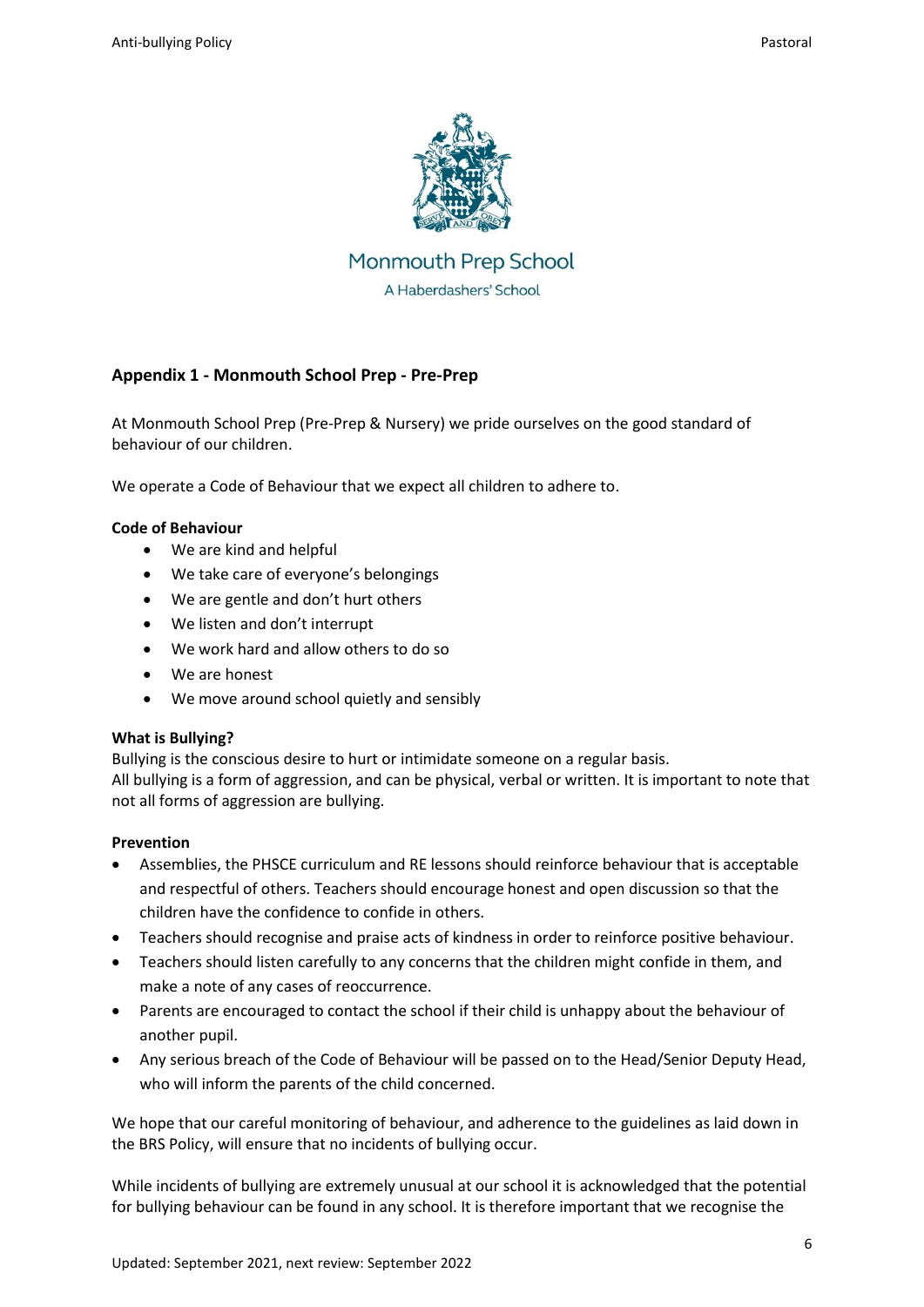steps that must be taken to identify and eradicate it.

#### **Guidelines**

We operate a zero tolerance approach to bullying and extreme behaviour. Such behaviour will be seen as a serious breach of the code of conduct and has the potential to result in a temporary or permanent exclusion from the school.

We have defined bullying as deliberate and on-going harassment of another individual. The hurt may be physical or psychological; inflicted by one individual or a group. It may include one or more of the following behaviours.

- Physical aggression or threatening behaviour
- Calling someone names
- Making a fool of someone
- Teasing or sending unkind notes
- Spreading malicious rumours about an individual
- Deliberate vandalism of someone else's property
- Repeatedly excluding someone from a group

Pupils will be encouraged to share any problems confidentially with staff or parents. It will be made clear to all our children that when bullying occurs it is their duty to inform an adult so that the behaviour can be addressed.

Teachers will listen, take all allegations seriously and investigate them thoroughly. They must:

- Look out for early signs of distress
- Listen carefully and record all incidents in the Behaviour log
- Offer the victim immediate support
- Inform the Head/Senior Deputy Head of the School who will investigate the incident and take measures to ensure that there is no recurrence
- Make it clear to the bully that his behaviour is unacceptable and will not be tolerated by the school.

Parents should inform the school immediately if they think that their child is being bullied, or if they think that their child is exhibiting bullying behaviour. All parents will be kept informed and involved in any action taken, regardless of whether their child is the aggressor or the victim.